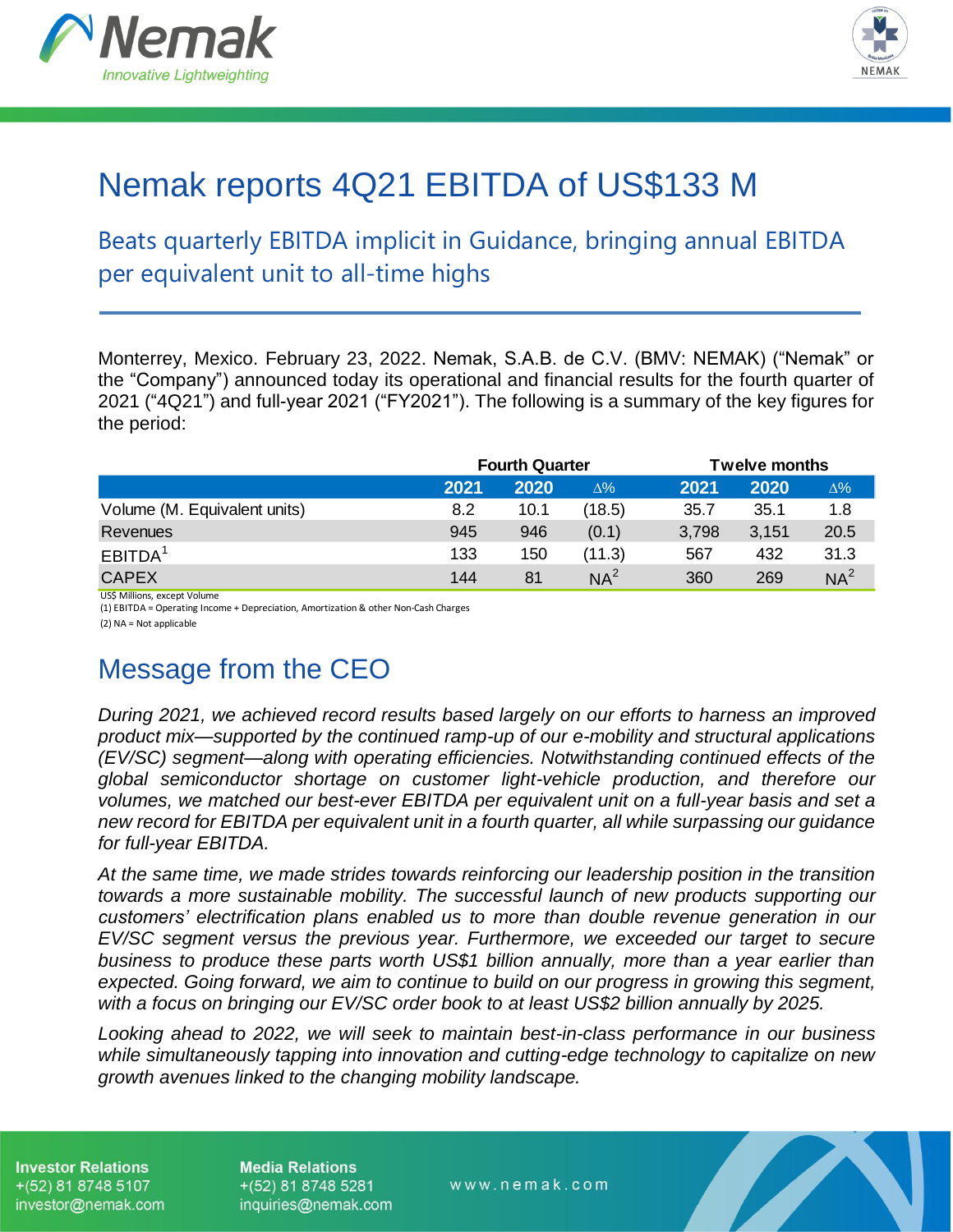



2

## Recent Developments

- During 2021, Nemak won contracts worth a total of approximately US\$1.1 billion annually.
- Nemak successfully completed the placement of two bond issuances, enabling it to refinance its previously held 2024 and 2025 senior notes. One issuance was comprised of €500 million, with a 7-year maturity and bearing a 2.25% coupon; the other was comprised of US\$500 million with a 10-year maturity bearing a 3.625% coupon. As a result of these transactions, the Company extended the average life of its debt from 3.95 to 7.34 years while reducing its financing costs.
- Nemak's commitment to innovation and cutting-edge technology enabled it to win several customer awards, including two World Excellence awards from Ford; Supplier of the Year from GM; and an award for quality performance in support of Volkswagen Group in China.
- Nemak received the CDP's top Supplier Engagement Rating of "A" for its steps to actively engage with suppliers to manage climate change. Additionally, Nemak received a score of "B" in the CDP's internationally recognized Climate Change questionnaire, which places it above the North American regional average as well as the average for the Company's sector.

|                                                        |      | <b>Millions of Units</b><br><b>Fourth Quarter</b> |          |      | <b>Millions of Units</b><br><b>Twelve Months</b> |       |
|--------------------------------------------------------|------|---------------------------------------------------|----------|------|--------------------------------------------------|-------|
|                                                        | 2021 | 2020                                              | $\%$ Var | 2021 | 2020                                             | % Var |
| U.S. Vehicle Sales SAAR <sup>(1)</sup>                 | 12.8 | 16.0                                              | (20.3)   | 15.1 | 14.6                                             | 3.3   |
| North America Vehicle Production <sup>(2)</sup>        | 3.2  | 3.9                                               | (17.0)   | 12.9 | 13.0                                             | (0.6) |
| North America Nemak Customer Production <sup>(2)</sup> | 2.1  | 2.5                                               | (14.5)   | 8.2  | 8.4                                              | (2.4) |
| Europe Vehicles Sales SAAR <sup>(1)(2)</sup>           | 14.2 | 18.8                                              | (24.6)   | 16.1 | 16.5                                             | (2.1) |
| Europe Vehicle Production <sup>(2)</sup>               | 3.7  | 5.1                                               | (27.9)   | 15.3 | 16.2                                             | (5.4) |
| Europe Nemak Customer Production <sup>(2)</sup>        | 2.5  | 3.4                                               | (28.0)   | 10.1 | 10.9                                             | (7.0) |
|                                                        |      |                                                   |          |      |                                                  |       |

## Automotive Industry

(1) SAAR = Seasonally Adjusted Annual Rate

(2) Source: IHS Markit and Nemak estimates

For the quarter, U.S. light-vehicle SAAR totaled 12.8 million units, a 20.3% year-over-year ("yo-y") drop, as sales continued to be constrained by the limited availability of new vehicles due to the global semiconductor supply shortage. However, FY2021 light-vehicle sales increased 3.3% y-o-y to 15.1 million units, as industry recovery was limited by supply chain constraints. In turn, 4Q21 and FY2021 light-vehicle production in North America fell 17.0% and 0.6% y-o-y, respectively, reflecting effects of the semiconductor shortage on customer production.

In Europe, SAAR and light-vehicle production in the fourth quarter declined 24.6% and 27.9% y-o-y, respectively, closing at 14.2 and 3.7 million units. FY2021 light-vehicle sales and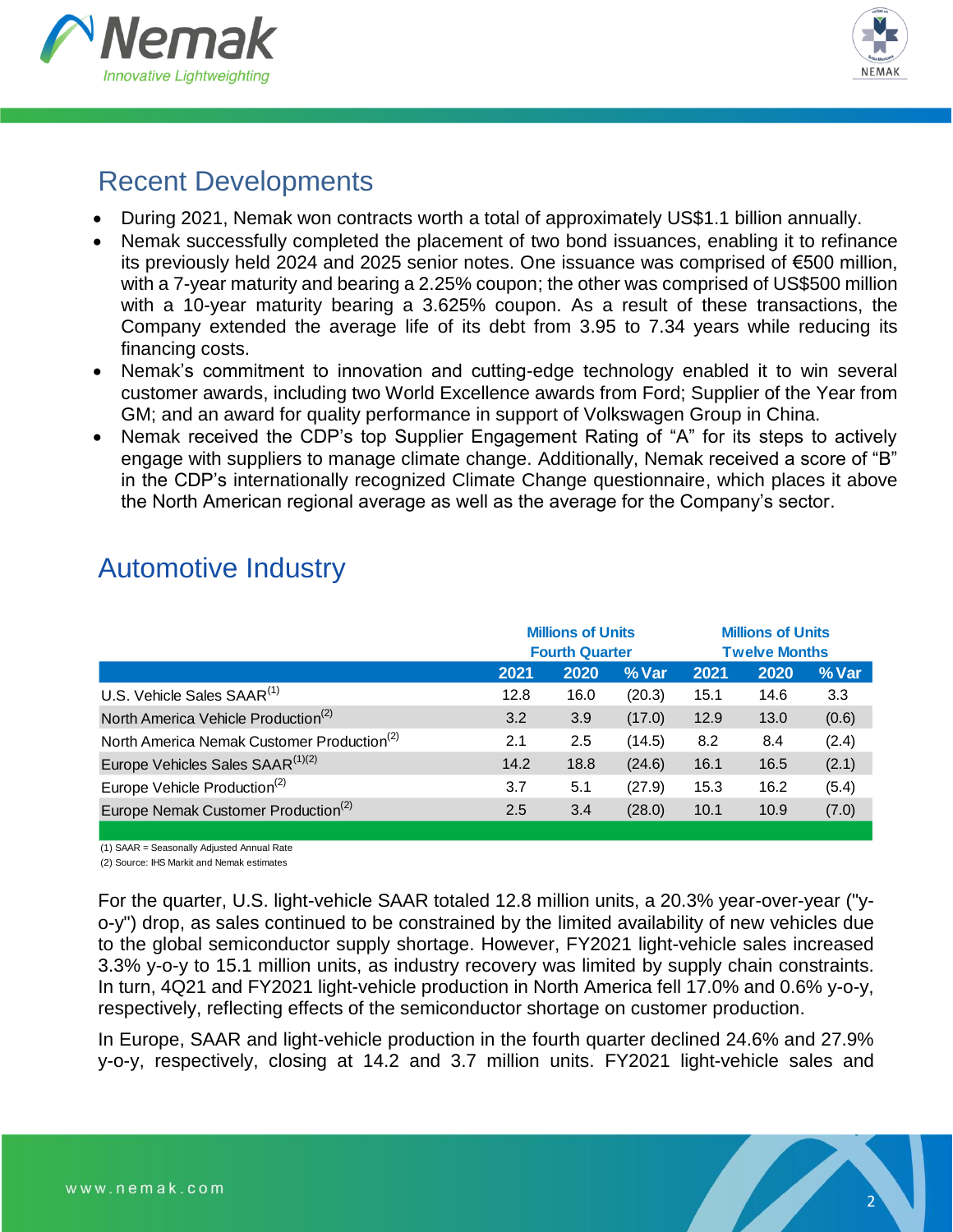



production totaled 16.1 and 15.3 million units, respectively, down 2.1% and 5.4% y-o-y. These variations are explained by the same trends observed in North America.

## Financial Results Summary

|                              |       | <b>Fourth Quarter</b> |                 |       | <b>Twelve months</b> |                 |
|------------------------------|-------|-----------------------|-----------------|-------|----------------------|-----------------|
|                              | 2021  | 2020                  | $\Delta\%$      | 2021  | 2020                 | $\Delta\%$      |
| Volume (M. Equivalent units) | 8.2   | 10.1                  | (18.5)          | 35.7  | 35.1                 | 1.8             |
| <b>Revenues</b>              | 945   | 946                   | (0.1)           | 3,798 | 3,151                | 20.5            |
| Operating Income             | 43    | 55                    | (21.8)          | 229   | 107                  | 114.0           |
| EBITDA <sup>1</sup>          | 133   | 150                   | (11.3)          | 567   | 432                  | 31.3            |
| EBITDA $1$ / Eq. Unit        | 16.2  | 14.9                  | 8.7             | 15.9  | 12.3                 | 29.3            |
| Net Income                   | (50)  | 14                    | $NA^2$          | 5     | (34)                 | NA <sup>2</sup> |
| <b>CAPEX</b>                 | 144   | 81                    | NA <sup>2</sup> | 360   | 269                  | NA <sup>2</sup> |
| Net Debt <sup>3</sup>        | 1,306 | 1,227                 | 6.4             |       |                      |                 |

US\$ Millions, except Volume and EBITDA / Eq. Unit

(1) EBITDA = Operating Income + Depreciation, Amortization & other Non-Cash Charges

(2) NA = Not applicable

(3) Net Debt = Total Debt - Total Cash

During 4Q21, volume declined 18.5% y-o-y, driven by lower light-vehicle production among Nemak's customers across all regions, resulting from the global semiconductor shortage. Despite these effects, Nemak's FY2021 volume increased 1.8% y-o-y, driven by the launch of new products, mostly in its EV/SC segment.

4Q21 Revenue decreased slightly y-o-y, as higher aluminum prices almost offset the fall in volume. FY2021 Revenue grew 20.5% y-o-y, on the back of the combined effect of higher aluminum prices and equivalent units sold.

During 4Q21, EBITDA decreased 11.3% y-o-y to US\$133 million, as effects of lower volume were partially offset by an improved product mix, largely attributable to the integration of new EV/SC products, and the successful completion of commercial negotiations. Nonetheless, EBITDA per equivalent unit in 4Q21 increased 8.7% y-o-y to US\$16.2, the best figure ever recorded for a fourth quarter. Operating Income for the quarter was US\$43 million, 21.8% lower y-o-y, driven by the same trends that affected EBITDA performance.

FY2021 EBITDA rose 31.3% y-o-y to US\$567 million, surpassing the target set in Nemak's 2021 Guidance, supported by the same factors that drove EBITDA performance in the quarter, along with slightly higher volume and greater operating efficiencies achieved through tighter cost and expense control throughout the year. Consequently, FY2021 EBITDA per equivalent unit was US\$15.9, matching the best annual figure achieved by Nemak in its history and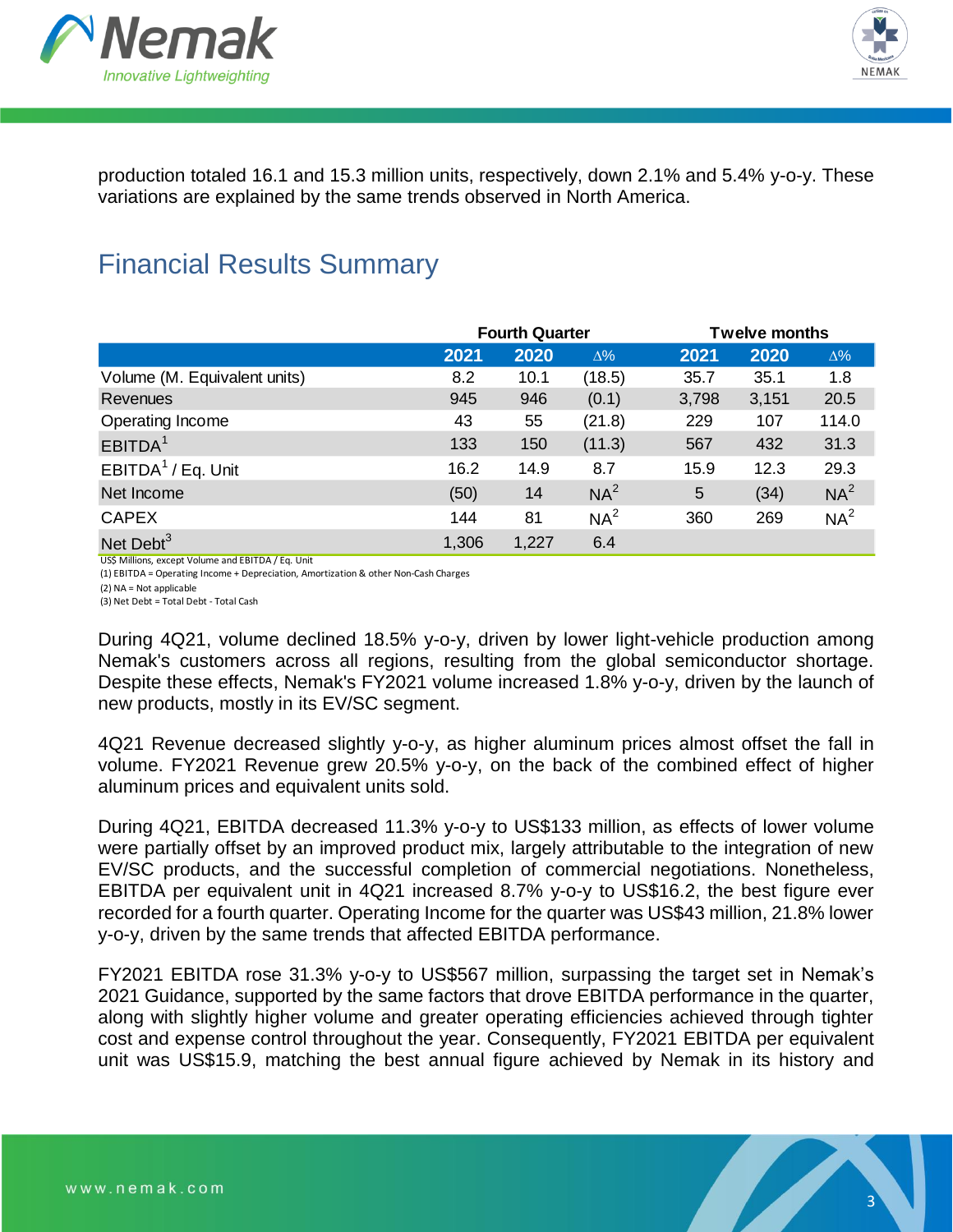



representing a growth of 29.3% y-o-y. FY2021 Operating Income increased 114.0% y-o-y to US\$229 million.

Nemak recorded a US\$50 million Net Loss in the 4Q21, which compares to a US\$14 million Net Income in the same period of 2020, mainly explained by non-cash charges resulting from the revaluation of deferred income tax assets in the Company's US operations. For FY2021, Nemak posted a US\$5 million Net Income, compared to a US\$34 million Net Loss in FY2020, as the drivers behind Operating Income were enough to more than compensate for the mentioned non-cash charges and the refinancing costs of the senior notes due 2024 and 2025. Adjusting for these non-recurring items, FY2021 Net Income would have been US\$90 million.

Capital expenditures were US\$144 million and US\$360 million in 4Q21 and FY2021, respectively, compared to US\$81 million and US\$269 million in the corresponding periods of the previous year. Most of these funds were earmarked for new product launches, with an increased focus on the Company's EV/SC segment.

As of December 31, 2021, Nemak reported a Net Debt of US\$1.3 billion. Financial ratios were: Net Debt to LTM EBITDA, 2.3 times; and, Interest Coverage, 5.2 times. Excluding the abovementioned non-recurring refinancing costs, Interest Coverage would have been 7.0 times. These ratios compare to 2.8 and 5.6 times, respectively, recorded at the end of 4Q20.

## Regional Results

### North America

In 4Q21, revenue increased 4.6% y-o-y, as higher aluminum prices more than offset effects of lower volume. 4Q21 EBITDA decreased 21.3%, mainly due to lower volume. FY2021 revenue rose 17.4% y-o-y, as higher aluminum prices more than compensated for effects of lower volume, while EBITDA increased 9.2% y-o-y, supported by an improved product mix and operating efficiencies.

### **Europe**

4Q21 revenue decreased 5.9% y-o-y, as effects of a 15.6% y-o-y decline in volume were partially offset by higher aluminum prices. EBITDA for the quarter fell 11.2% y-o-y, as volume effects more than offset an improved product mix and commercial negotiations in the region. FY2021 revenue and EBITDA were up 23.2% and 58.0% y-o-y, attributable mainly to higher volume, together with the same drivers as in North America.

### Rest of the World

In 4Q21, revenue dropped 1.9% y-o-y, following the same drivers observed in the other regions. 4Q21 EBITDA increased 100.8% y-o-y, mainly explained by the completion of customer negotiations in Brazil. FY2021 revenue climbed 26.0% y-o-y, due to higher volume and aluminum prices. FY2021 EBITDA increased 80.8% y-o-y, supported by the same drivers behind the quarterly performance, together with higher volume.

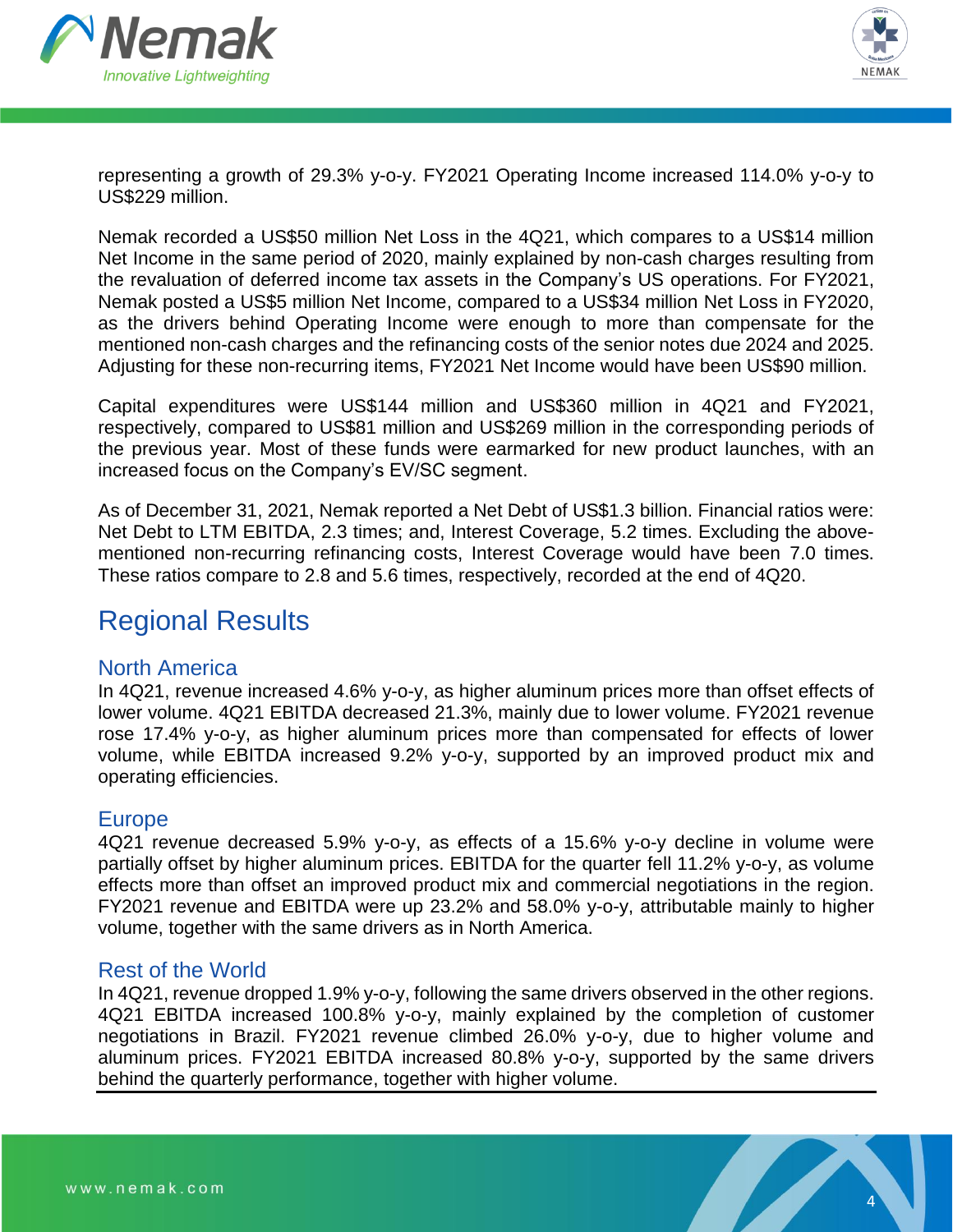



#### Methodology for presentation of results

The report presents unaudited financial information. Figures are in Mexican pesos or US dollars, as indicated. For income statement items, peso amounts were translated into dollars using the average exchange rate of the months during which the operations were recorded. For balance sheet items, peso amounts were translated into dollars using the end-of-period exchange rate. Financial ratios were calculated in dollars. Due to rounding, minor differences may occur when calculating percent changes from one period to another.

#### Earnings webcast information

Nemak's Fourth Quarter 2021 Conference Call will be held on Thursday, February 24, 2022, 12:00 p.m. Eastern Time (11:00 a.m. Mexico City Time). To participate in the conference call, please dial: Domestic U.S.: (877) 407- 0784; International: 1-201-689-8560; Mexico Toll Free: 800 522 0034. The conference call will be webcast live through streaming audio. If you are unable to participate, the conference call audio and script will be available on Nemak's website. For more information, please visit [https://investors.nemak.com.](https://investors.nemak.com/)

#### Forward-looking statements

This report may contain certain forward-looking statements concerning Nemak's future performance that should be considered as good faith estimates made by the Company. These forward-looking statements reflect management's expectations and are based upon currently available data and analysis. Actual results are subject to future events and uncertainties, which could materially impact Nemak's actual performance and results.

#### About Nemak

Nemak is a leading provider of innovative lightweighting solutions for the global automotive industry, specializing in the development and manufacturing of aluminum components for powertrain, e-mobility, and structural applications. In 2021, it generated revenue of US\$3.8 billion. For more information about Nemak, visit [www.nemak.com/](https://nemak.com/)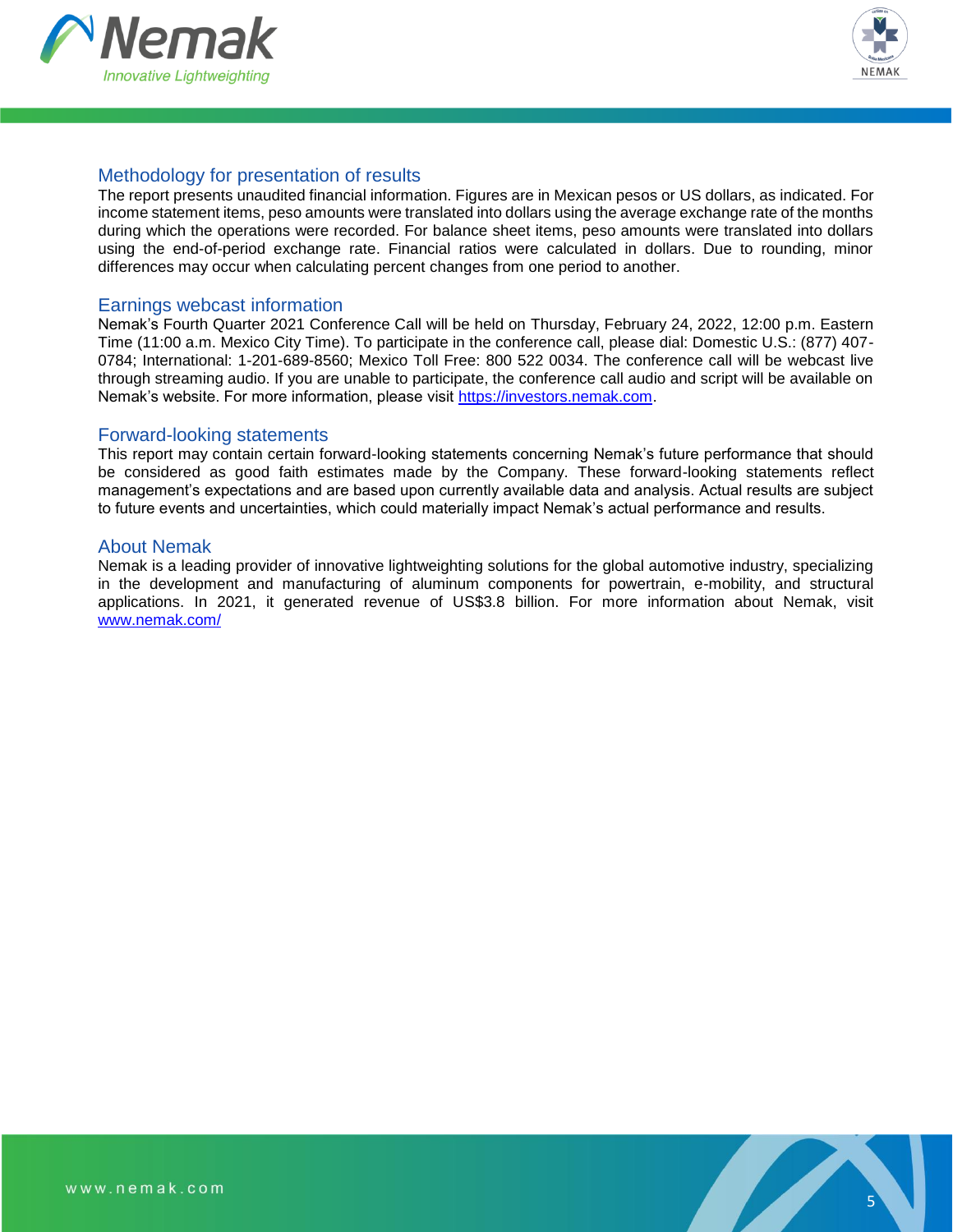



#### **Nemak**

#### **Income Statement Millions of Dollars**

|                                     | For the fourth quarter of: |      |                 | For the twelve months of: |       |                 |
|-------------------------------------|----------------------------|------|-----------------|---------------------------|-------|-----------------|
|                                     | 2021                       | 2020 | % Var.          | 2021                      | 2020  | % Var.          |
| Volume (million equivalent units)   | 8.2                        | 10.1 | (18.5)          | 35.7                      | 35.1  | 1.8             |
| <b>Total revenues</b>               | 945                        | 946  | (0.1)           | 3,798                     | 3,151 | 20.5            |
| Gross profit                        | 90                         | 130  | (30.8)          | 471                       | 389   | 21.1            |
| Sales & administrative expenses     | (55)                       | (61) | (9.8)           | (247)                     | (235) | 5.1             |
| Other income (expenses) net         | 8                          | (14) | $NA^2$          | 5                         | (48)  | NA <sup>2</sup> |
| Operating Income                    | 43                         | 55   | (21.8)          | 229                       | 107   | 114.0           |
| <b>Interest Expenses</b>            | (17)                       | (21) | (19.0)          | (112)                     | (81)  | 38.3            |
| Interest Income                     |                            |      | 0.0             | 3                         | 3     | 0.0             |
| Foreign exchange gain (loss)        | (4)                        | (7)  | NA <sup>2</sup> | (20)                      | (50)  | NA <sup>2</sup> |
| Financing expenses net              | (20)                       | (27) | (25.9)          | (129)                     | (128) | 0.8             |
| Participation in associates results | (3)                        | 0    | $NA^2$          | (1)                       | (1)   | NA <sup>2</sup> |
| Income Tax                          | (70)                       | (15) | NA <sup>2</sup> | (94)                      | (12)  | NA <sup>2</sup> |
| Net Income                          | (50)                       | 14   | $NA^2$          | 5                         | (34)  | NA <sup>2</sup> |

| 2021 |     |                 | 2021        | 2020 | % Var. |
|------|-----|-----------------|-------------|------|--------|
| 43   | 55  | (21.8)          | 229         | 107  | 114.0  |
| 91   | 94  | (3.2)           | 338         | 325  | 4.0    |
| 133  | 150 | (11.3)          | 567         | 432  | 31.3   |
| 144  | 81  | NA <sup>2</sup> | 360         | 269  | $NA^2$ |
|      |     |                 | 2020 % Var. |      |        |

 $(1)$  EBITDA = Operating Income + Depreciation, Amortization & other Non-Cash items

#### (2) Not applicable

#### **Nemak Balance Sheet Millions of Dollars**

| <b>Assets</b>                      | <b>Dec-21</b> | <b>Dec-20</b> | % Var  |
|------------------------------------|---------------|---------------|--------|
| Cash and cash equivalents          | 282           | 437           | (35.5) |
| Accounts receivable                | 504           | 463           | 8.9    |
| Inventories                        | 826           | 633           | 30.5   |
| Other current assets               | 33            | 31            | 6.5    |
| Total current assets               | 1,645         | 1.564         | 5.2    |
| Investments in shares              | 29            | 32            | (9.4)  |
| Property, plant and equipment, net | 2,560         | 2,581         | (0.8)  |
| Other assets                       | 693           | 773           | (10.3) |
| <b>Total assets</b>                | 4,927         | 4.949         | (0.4)  |

| Liabilities & stockholders' equity       | <b>Dec-21</b> | <b>Dec-20</b> | % Var  |
|------------------------------------------|---------------|---------------|--------|
| Bank loans                               | 181           | 195           | (7.2)  |
| Current maturities of long-term debt     | 34            | 34            | 0.0    |
| Interest payable                         | 7             | 17            | (58.8) |
| <b>Operating liabilities</b>             | 1,423         | 1,309         | 8.7    |
| <b>Total current liabilities</b>         | 1,645         | 1,555         | 5.8    |
| Long-term debt                           | 1,365         | 1,417         | (3.7)  |
| Labor liabilities                        | 71            | 79            | (10.1) |
| Other long term-liabilities              | 121           | 110           | 10.0   |
| <b>Total liabilities</b>                 | 3.201         | 3.161         | 1.3    |
| Total stockholders' equity               | 1,726         | 1,788         | (3.5)  |
| Total liabilities & stockholders' equity | 4.927         | 4.949         | (0.4)  |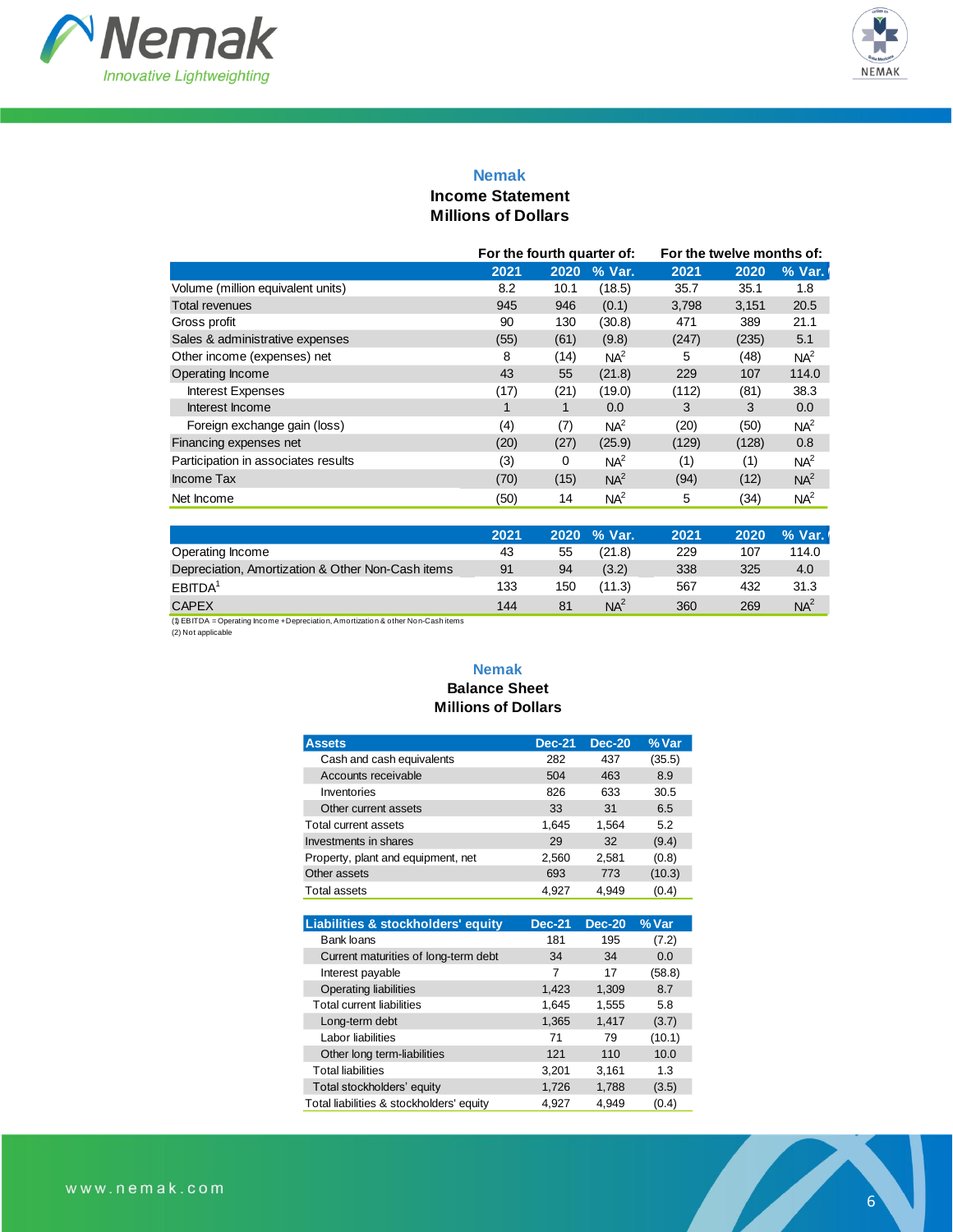



### **Nemak Regional Results**

**Millions of Dollars**

|                                          |      | For the fourth quarter of: |        |       | For the twelve months of: |        |
|------------------------------------------|------|----------------------------|--------|-------|---------------------------|--------|
| <b>Volume (million equivalent units)</b> | 2021 | 2020                       | % Var. | 2021  | 2020                      | % Var. |
| North America                            | 4.3  | 5.3                        | (18.7) | 18.7  | 19.5                      | (4.2)  |
| Europe                                   | 2.9  | 3.4                        | (15.6) | 12.6  | 11.4                      | 10.6   |
| <b>Rest of World</b>                     | 1.1  | 1.4                        | (24.7) | 4.4   | 4.2                       | 5.8    |
| <b>Total</b>                             | 8.2  | 10.1                       | (18.5) | 35.7  | 35.1                      | 1.8    |
|                                          |      |                            |        |       |                           |        |
| <b>Total Revenues*</b>                   | 2021 | 2020                       | % Var. | 2021  | 2020                      | % Var. |
| North America                            | 485  | 464                        | 4.6    | 1,932 | 1,645                     | 17.4   |
| Europe                                   | 339  | 360                        | (5.9)  | 1.405 | 1,140                     | 23.2   |
| <b>Rest of World</b>                     | 121  | 123                        | (1.9)  | 461   | 366                       | 26.0   |
| <b>Total</b>                             | 945  | 946                        | (0.1)  | 3,798 | 3,151                     | 20.5   |
|                                          |      |                            |        |       |                           |        |
| <b>EBITDA<sup>1</sup></b>                | 2021 | 2020                       | % Var. | 2021  | 2020                      | % Var. |
| North America                            | 61   | 77                         | (21.3) | 272   | 249                       | 9.2    |
| Europe                                   | 57   | 64                         | (11.2) | 248   | 157                       | 58.0   |
| <b>Rest of World</b>                     | 16   | 8                          | 100.8  | 47    | 26                        | 80.8   |
| <b>Total</b>                             | 133  | 150                        | (11.3) | 567   | 432                       | 31.3   |
|                                          |      |                            |        |       |                           |        |
| <b>EBITDA <sup>1</sup> Margin in %</b>   | 2021 | 2020                       | % Var. | 2021  | 2020                      | % Var. |
| North America                            | 12%  | 17%                        | (24.7) | 14%   | 15%                       | (7.0)  |
| Europe                                   | 17%  | 18%                        | (5.7)  | 18%   | 14%                       | 28.2   |
| <b>Rest of World</b>                     | 13%  | 7%                         | 104.7  | 10%   | 7%                        | 43.5   |
| <b>Total</b>                             | 14%  | 16%                        | (11.2) | 15%   | 14%                       | 8.9    |
|                                          |      |                            |        |       |                           |        |
| <b>EBITDA 1 USD/Equivalent units</b>     | 2021 | 2020                       | % Var. | 2021  | 2020                      | % Var. |
| North America                            | 14.1 | 14.5                       | (3.2)  | 14.6  | 12.8                      | 14.0   |
| Europe                                   | 19.8 | 18.8                       | 5.2    | 19.7  | 13.8                      | 42.8   |
| <b>Rest of World</b>                     | 15.2 | 5.7                        | 166.7  | 10.6  | 6.2                       | 70.8   |
| Total                                    | 16.2 | 14.9                       | 8.7    | 15.9  | 12.3                      | 29.3   |

(1) EBITDA = Operating Income + Depreciation, Amortization & other Non-Cash items

\* To external customers